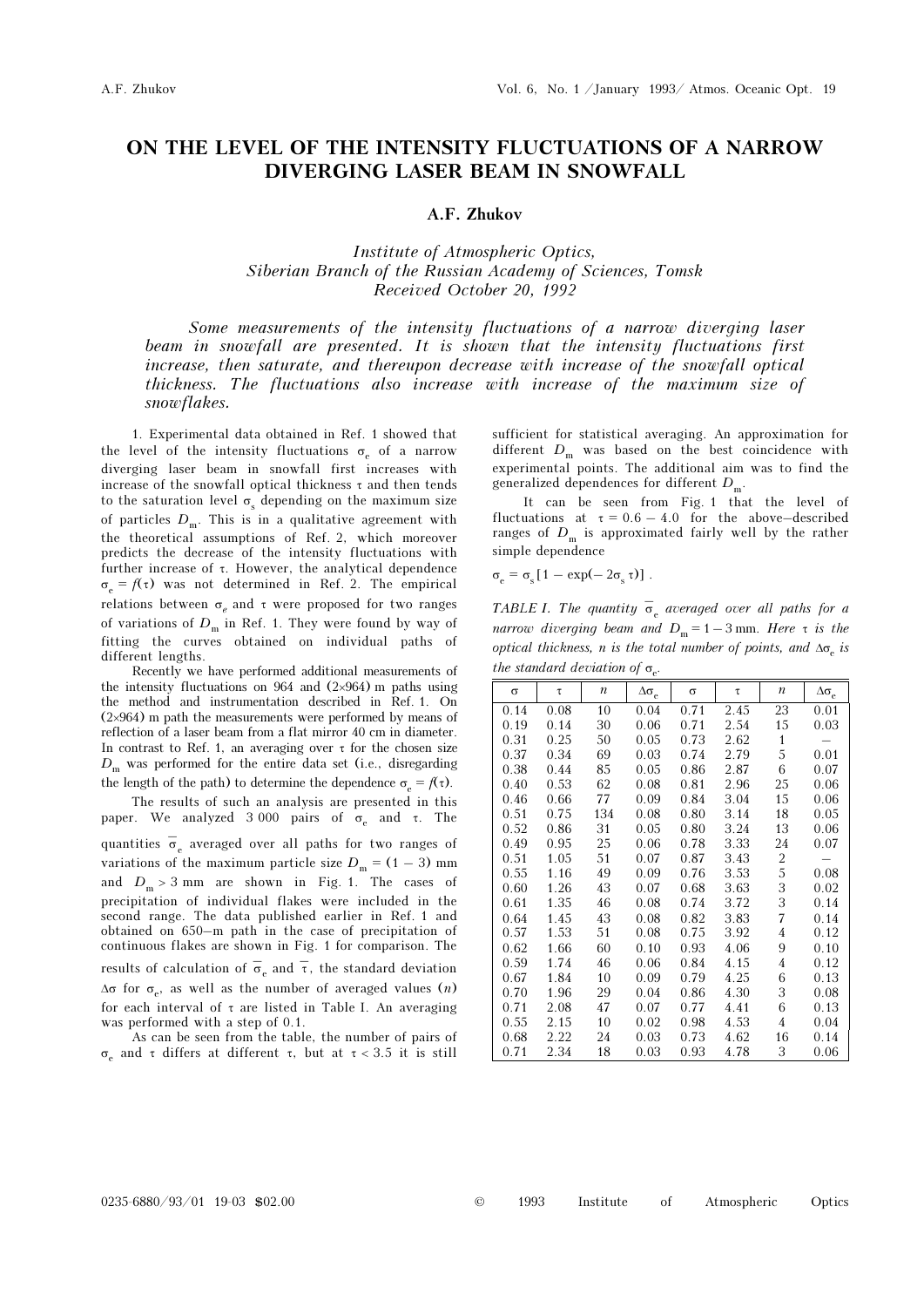TABLE II. The quantity  $\bar{\sigma}_e$  averaged over all paths for a narrow diverging beam and  $D_m = 3 - 5$  mm. Here  $\tau$  is the optical thickness, n is the total number of points, and  $\Delta\sigma$ is the standard deviation of  $\sigma_{e}$ .

| $\sigma$ | τ    | n            | $\Delta\sigma_{\rm e}$ | σ    | τ    | n              | $\Delta\sigma_{\rm e}$ |
|----------|------|--------------|------------------------|------|------|----------------|------------------------|
| 0.26     | 0.09 | $\mathbf{1}$ |                        | 0.87 | 2.25 | 53             | 0.09                   |
| 0.35     | 0.17 | 21           | 0.04                   | 0.89 | 2.33 | 84             | 0.09                   |
| 0.44     | 0.23 | 50           | 0.05                   | 0.91 | 2.46 | 37             | 0.08                   |
| 0.54     | 0.34 | 134          | 0.09                   | 0.86 | 2.52 | 40             | 0.08                   |
| 0.59     | 0.44 | 72           | 0.07                   | 0.87 | 2.64 | 17             | 0.13                   |
| 0.57     | 0.55 | 243          | 0.08                   | 0.93 | 2.75 | 22             | 0.09                   |
| 0.64     | 0.65 | 75           | 0.10                   | 0.96 | 2.87 | 13             | 0.13                   |
| 0.76     | 0.75 | 44           | 0.06                   | 1.06 | 2.96 | 12             | 0.02                   |
| 0.75     | 0.86 | 66           | 0.06                   | 0.93 | 3.05 | 13             | 0.07                   |
| 0.76     | 0.97 | 72           | 0.07                   | 0.83 | 3.14 | 19             | 0.12                   |
| 0.77     | 1.06 | 51           | 0.10                   | 0.89 | 3.33 | 19             | 0.08                   |
| 0.81     | 1.16 | 51           | 0.08                   | 0.95 | 3.43 | 18             | 0.04                   |
| 0.82     | 1.25 | 46           | 0.08                   | 1.01 | 3.53 | 12             | 0.08                   |
| 0.79     | 1.34 | 21           | 0.11                   | 0.98 | 3.63 | 3              | 0.01                   |
| 0.78     | 1.44 | 43           | 0.09                   | 0.98 | 3.73 | 5              | 0.01                   |
| 0.78     | 1.55 | 35           | 0.08                   | 0.87 | 3.82 | $\overline{2}$ |                        |
| 0.82     | 1.66 | 29           | 0.07                   | 0.88 | 4.00 | 3              |                        |
| 0.84     | 1.75 | 56           | 0.09                   | 0.81 | 4.17 | 21             | 0.05                   |
| 0.80     | 1.84 | 14           | 0.09                   | 0.92 | 4.76 | 2              |                        |
| 0.86     | 1.97 | 32           | 0.07                   | 0.80 | 4.30 | 19             | 0.05                   |
| 0.86     | 2.07 | 48           | 0.09                   | 0.83 | 4.92 | 2              |                        |
| 0.84     | 2.16 | 43           | 0.08                   | 0.81 | 5.08 | $\overline{2}$ |                        |



FIG. 1. Fluctuation level  $\sigma_{\rm e}$  averaged over all paths at different  $\tau$  for three values of the maximum diameter of snowflakes  $D_m$ : 1) 1 – 3, 2) 3 – 5, and 3) 7 mm on 650–m path.

For  $D_m > 3$  mm,  $\sigma_s$  is equal to 0.9 while for  $D_m = (1 - 3)$  mm,  $\sigma_s = 0.75$ . Curve 3 in Fig. 1 is described fairly well by the dependence  $\sigma_{\alpha} = \sqrt{\tau}$ . This is the main result of this work.

2. During one of snowfalls we could measure τ varying from 3.5 to 7. We enlarged the receiver diameter from 0.3 to 0.5 mm to increase the signal–to–noise ratio. At the same time we performed measurements on  $(2 \times 130)$  m path with the same narrow diverging beam and the receiver diameter  $D_r = 0.3$  mm. Such an insignificant increase in the receiver diameter on 964–m path did not result in the noticeable smoothing of fluctuations. This conclusion follows from the results of comparison of the spectra of fluctuations on 964–m path obtained with two diameters of the receivers. Moreover, the level of fluctuations at  $\tau = 3.5 - 5$  with close value

of  $D_m$  ( $D_m$  = (1 – 3) mm) during another snowfall was in the same range, though the measurements were performed with  $D_r = 0.3$  mm. The decrease of  $\sigma_e$  with increase in  $\tau$ , predicted in Ref. 2, can be clearly seen from Fig. 2. According to our data at  $\tau = 3.5 - 6.5$ , it is described by the dependence  $\sigma_e = 1.13-0.11\tau$ .

It is important that  $\sigma_e$  on 964 and 260–m paths are close in values (average value of the ratio of  $\sigma_e$  (260 m) to  $\sigma_e$ (964 m) is equal to 0.96 at  $\tau = 5.1-6$ . It should be taken into account that the spectra of the fluctuations  $U(f)$  differ insignificantly when it is considered that the values of the perpendicular wind velocity  $V_+$  were

different (see Fig. 3). Here  $U(f) = f W(f) / \int W(f) df$ ,

where  $W(f)$  is the spectral power density at the frequency f.



FIG. 2. The dependence of the level of fluctuations  $\sigma_e$  on  $\tau$ at  $\tau > 3.5$  for  $D_m = (1 - 3)$  mm on 964–m path. The receiver diameter was 0.5 mm. The measurements were also performed on  $(2 \times 130)$  m path at  $\tau = 5 - 6.5$  $(L = 964 \text{ m}).$ 



FIG. 3. The spectrum of fluctuations  $U(f)$  in snowfall for  $D_m = (1 - 3)$  mm:  $\tau = 4.3$ ,  $V = 7.8$  m/s,  $V_{\perp} = 2.5 \text{ m/s}, \quad \text{and} \quad L = 964 \text{ m} \quad \text{and} \quad 2) \quad \tau = 1.1,$  $V = 7.8$  m/s,  $V_1 = 1.3$  m/s, and  $L = 260$  m.

The physical reason for these two unexpected coincidences is not quite clear. At the same time they together with the results of Ref. 3 can be considered as one more weighty argument in favour of the same main reasons for the intensity fluctuations of a narrow diverging beam on paths of different lengths. Most obvious among them are screening of a laser beam by snowflakes localized in the layer adjacent to the transmitter as well as screening of the single–point receiver by particles of the atmospheric layer adjacent to the receiver.

In Ref. 3 the intensity fluctuations of a narrow collimated beam saturated at a level of 1.2 in rain. It is nearly twice as large as the level of saturation in snowfall. These differences are due to the fact that in Ref. 3 the main